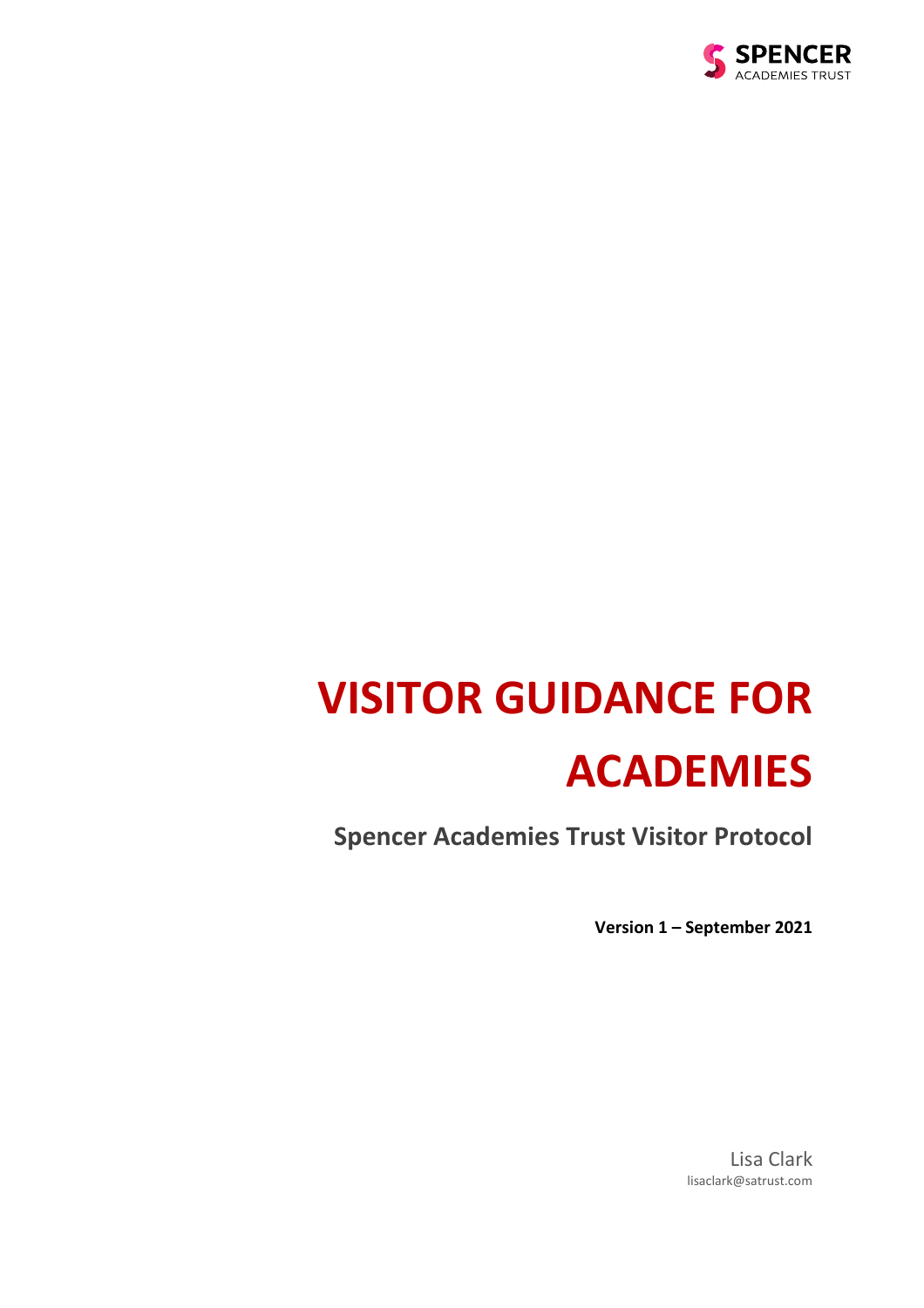

## Spencer Academies Trust - Visitor Guidance for Academies

## **Contents**

| Implications of the Childcare (Disqualification) Regulations for Visitors - Primary |
|-------------------------------------------------------------------------------------|
|                                                                                     |
| Visitors who are NOT covered by the 'Childcare Disqualification legislation:9       |
|                                                                                     |
|                                                                                     |
|                                                                                     |
|                                                                                     |
|                                                                                     |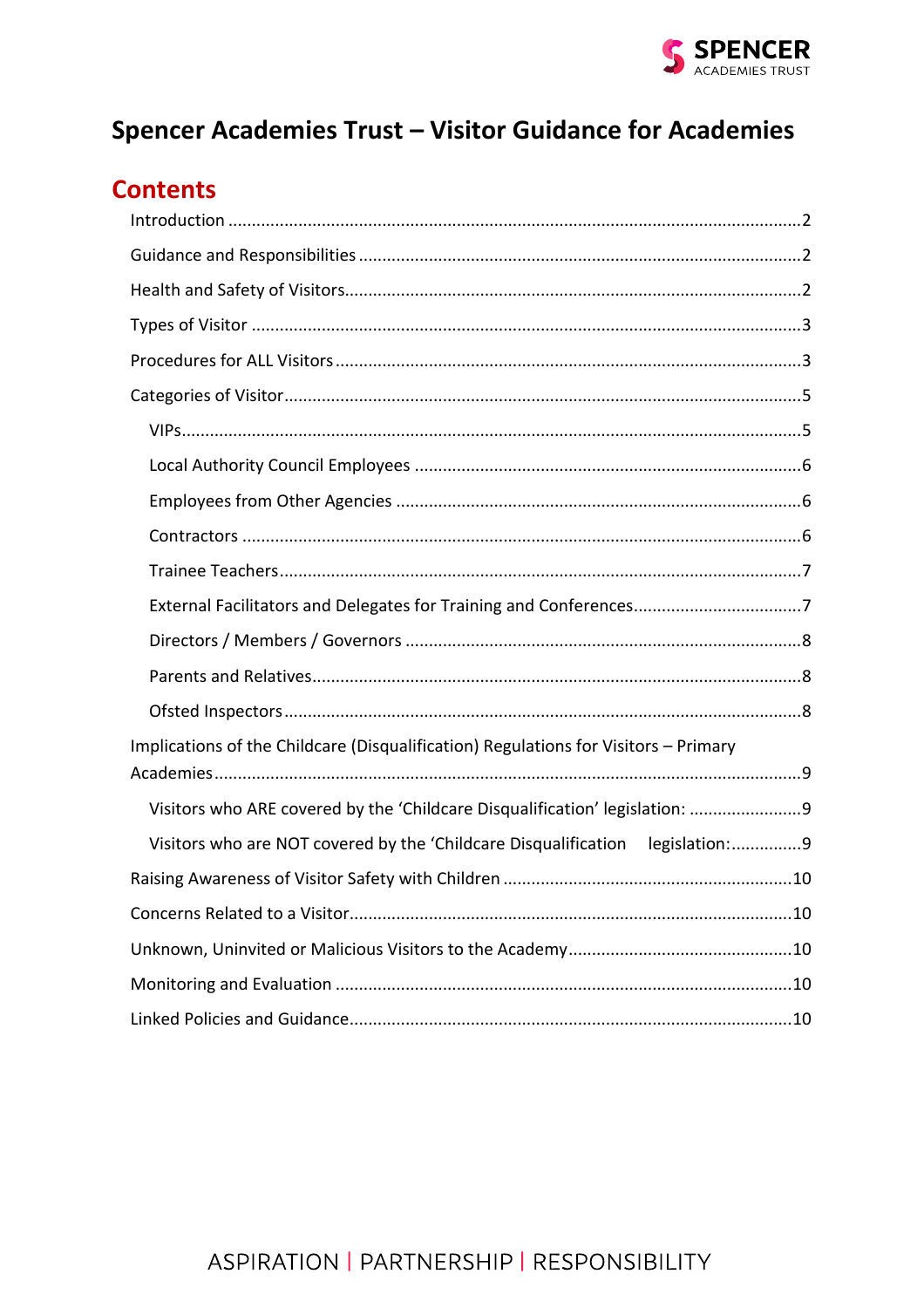

Version 1 - September 2021

## <span id="page-2-0"></span>**Introduction**

This guidance applies to all academies within Spencer Academies Trust and is intended to help our academies manage visitors in a way that ensures the safety of children and adults whilst on the academy site. The responsibility for this lies with the Principal, Senior Leadership Team and the Trust.

## <span id="page-2-1"></span>**Guidance and Responsibilities**

The Principal and the Trust are responsible for implementing this guidance and managing visitors to the academy. The day to day arrangements need to be understood by all employees. All employees have a responsibility to ensure that visitors to the academy are properly welcomed and managed safely within the academy. All employees should be made aware of this guidance and that it applies to all visitors equally, including VIPs.

## <span id="page-2-2"></span>**Health and Safety of Visitors**

It is recognised that visitors to the premises may be at greater risk due to their lack of familiarity with the plant, equipment and premises. We accept our duty of care towards all visitors and encourage employees to have regard to the health and safety of visitors at all time.

It is the policy of The Academy to:

- $\triangleright$  Appoint the Principle or Senior Manager to oversee the effectiveness of this policy.
- $\triangleright$  Ensure, as far as is reasonably practicable, the health and safety of all visitors to our premises.
- $\triangleright$  Ensure visitors are aware of our rules and procedures, as they relate to visitors. Rules for visitors are displayed in the reception area.
- $\triangleright$  Accompany visitors wherever possible or, if unaccompanied, warn them of any danger areas or foreseeable risks.
- $\triangleright$  Accompany visitors to the fire assembly point in the event of an evacuation of the premises.
- $\triangleright$  Control the access of visitors, including contractors, to ensure the health, safety and security of our employees.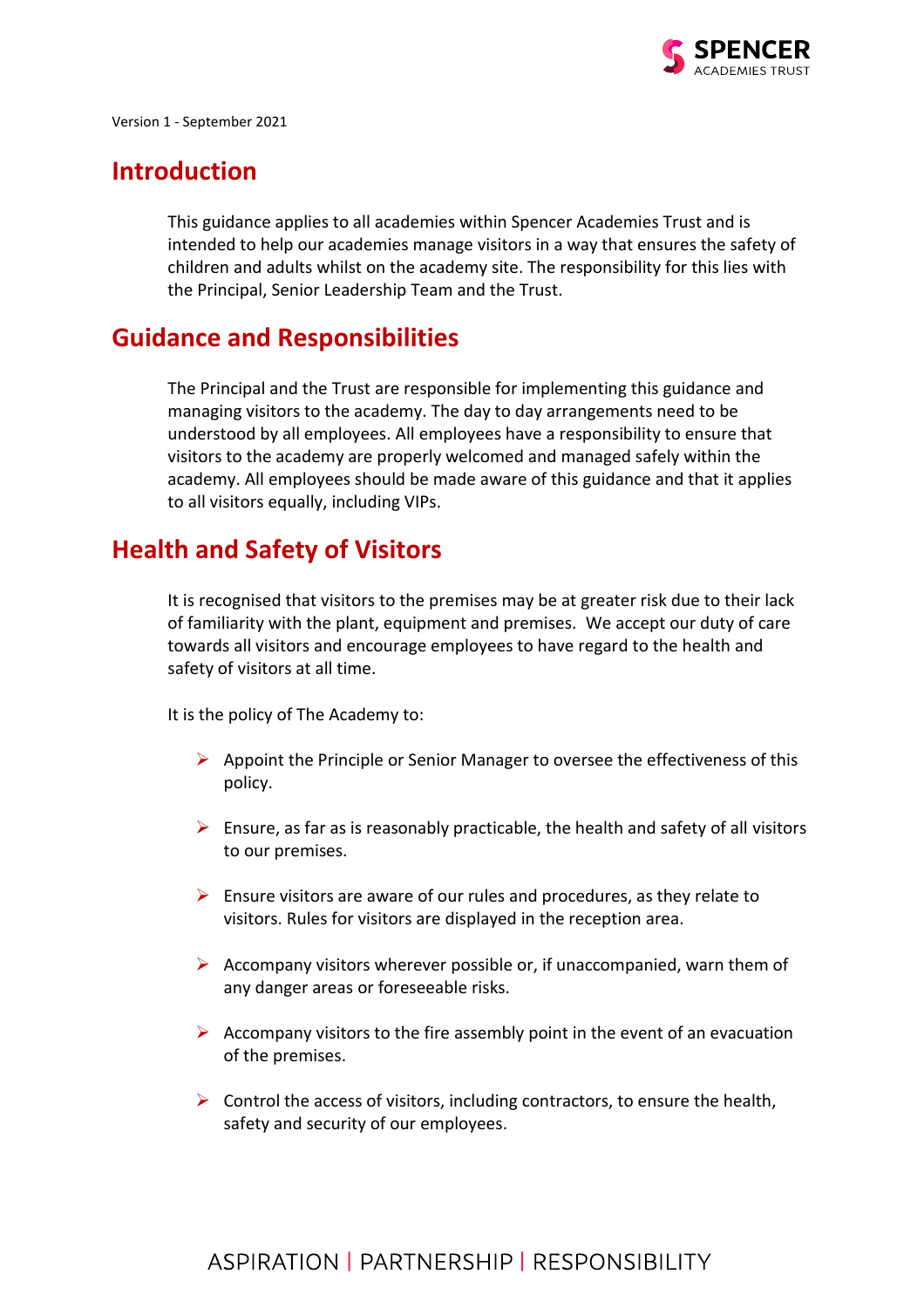

 $\triangleright$  Record all accidents and injuries to visitors in the Accident Book and carry out a suitable investigation into any incident.

## <span id="page-3-0"></span>**Types of Visitor**

There are several different types of legitimate visitors:

- $\triangleright$  Visitors who attend the Academy in connection with children and young people and who have a professional role i.e. Social Workers, Educational Psychologists, SEND Officers, Officers from the Fair Access Team, support workers or health related professionals
- ➢ Visitors attending to work with children and young people within an extra curriculum provision such as Peripatetic Tutors and Sports Coaches
- $\triangleright$  Visitors who attend the academy in connection with the building, grounds or equipment i.e. Builders, Contractors, Maintenance staff or IT workers
- ➢ VIPs
- $\triangleright$  Other legitimate visitors i.e. Parents, Parent Helpers, Volunteers and Governors
- $\triangleright$  Organisations which have input into the curriculum and learning and support; such as the NSPCC, Sports Specialists and Coaches, Music Tutors, Alternative Education Providers and PCSO's

Visits should be planned to ensure they run smoothly, considering the need to safeguard both children and young people, the reputation of the Academy and the visitor. Where required, risk assessments should always be undertaken. The Principal or Senior Leadership Team should be aware of visits in advance.

## <span id="page-3-1"></span>**Procedures for ALL Visitors**

The statutory guidance says:

*Schools and colleges must obtain written notification from any agency, or third-party organisation, that they have carried out the checks on an individual who will be working at the school or college that the school or college would otherwise perform. In respect of the enhanced DBS check, schools and colleges must ensure that written notification confirms the certificate has been obtained by either the employment business or another such business.* 

*Where the agency or organisation has obtained an enhanced DBS certificate before the person is due to begin work at the school or college, which has disclosed any matter or information, or any information was provided to the employment business, the school or college must obtain a copy of the certificate from the agency. Where the position requires a children's barred list check, this must be obtained by the agency or third party prior to appointing the individual.*

*The school or college should also check that the person presenting themselves for*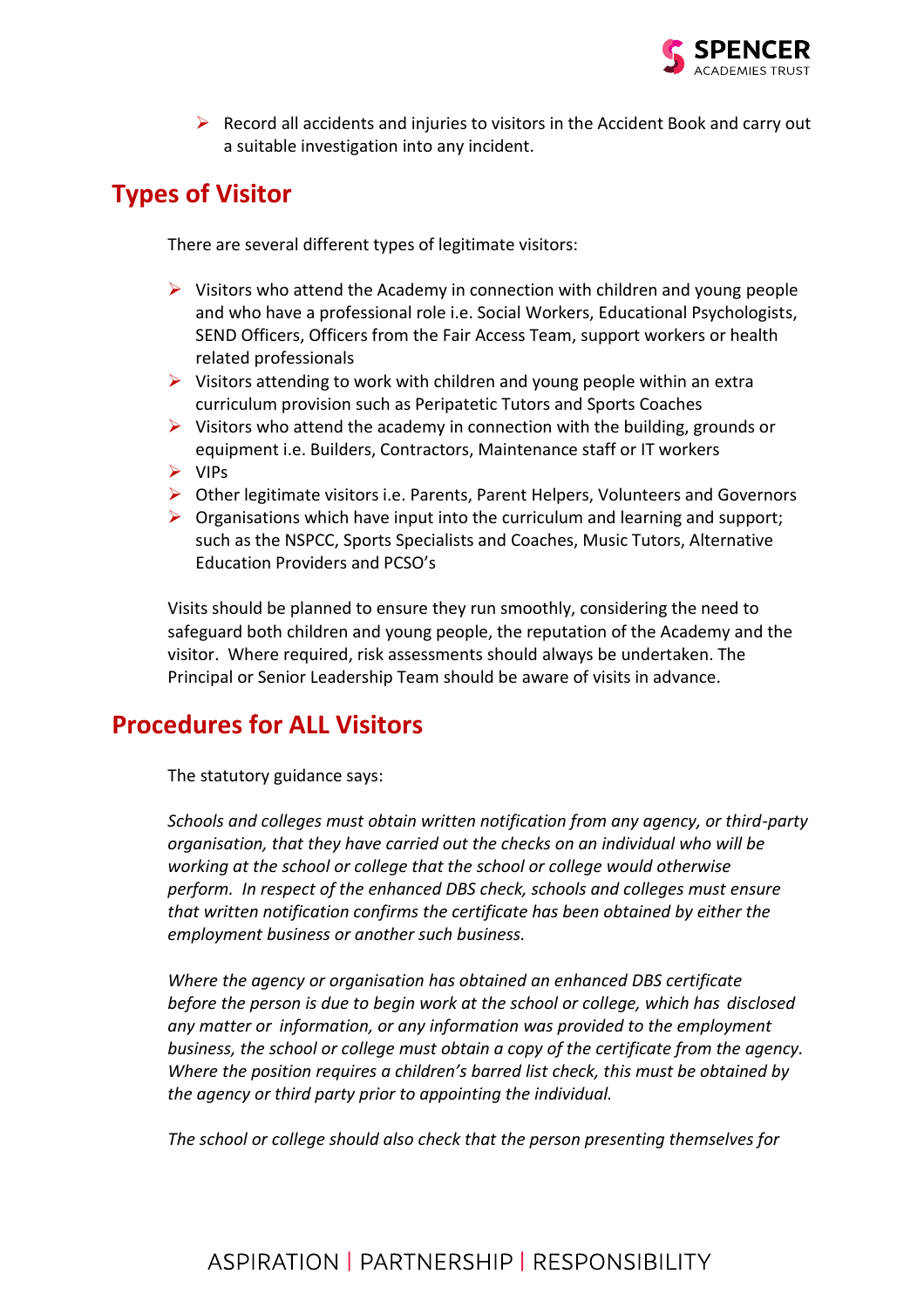

*work is the same person on whom the checks have been made.*

- $\triangleright$  All academies must follow the statutory guidance and therefore must receive written notification that all appropriate checks and training have been carried out. This written notification (also referred to as a letter of assurance or written confirmation) must be kept securely on file and added to the academies Single Central Record. For centrally appointed employees and contractors, the Trust will ensure academies receive regular updates for all new employees and visitors
- ➢ For all visitors where you have **NOT** been provided with either the sight of a DBS (showing the appropriate level of checks), or a letter of assurance from their employer, they must be fully escorted until such documentation can be provided
- $\triangleright$  Wherever possible, visits to academies should be pre-arranged
- $\triangleright$  All visitors must report to reception first and not enter the academy via any other entrance
- $\triangleright$  At reception, all visitors should explain the purpose of their visit and who has invited them. They should be ready to produce formal identification and should show the photo ID card their employing agency has issued them (where applicable). If there are any concerns in relation to the validity of this identification, academy staff should seek to confirm this with the employing agency before allowing the visitor on site.
- $\triangleright$  All visitors will be asked to sign in to the electronic visitor system which may include a photograph of the visitor being taken.
- $\triangleright$  If the visitor is part of a large group of visitors a separate register may be utilised
- $\triangleright$  A visitor's badge with the appropriate coloured lanyard must be worn and displayed prominently at all times
- $\triangleright$  Visitors should wait in the reception area until they are met by an appropriate member of staff to be escorted to their destination
- $\triangleright$  All visitors should be accompanied by a member of staff. Visitors should not be alone with children and young people, unless this is a legitimate part of their role, for example a Social Worker seeing a child or young person. The academy must have assured itself that the visitor holds the appropriate DBS check (or the visitor's employers have confirmed that their staff have appropriate checks). Colour coded lanyards must be used to identify visitors who should always be supervised
- $\triangleright$  If visitors find they are left alone with children or young people, when not permitted to be, they should report this to a member of staff or reception. This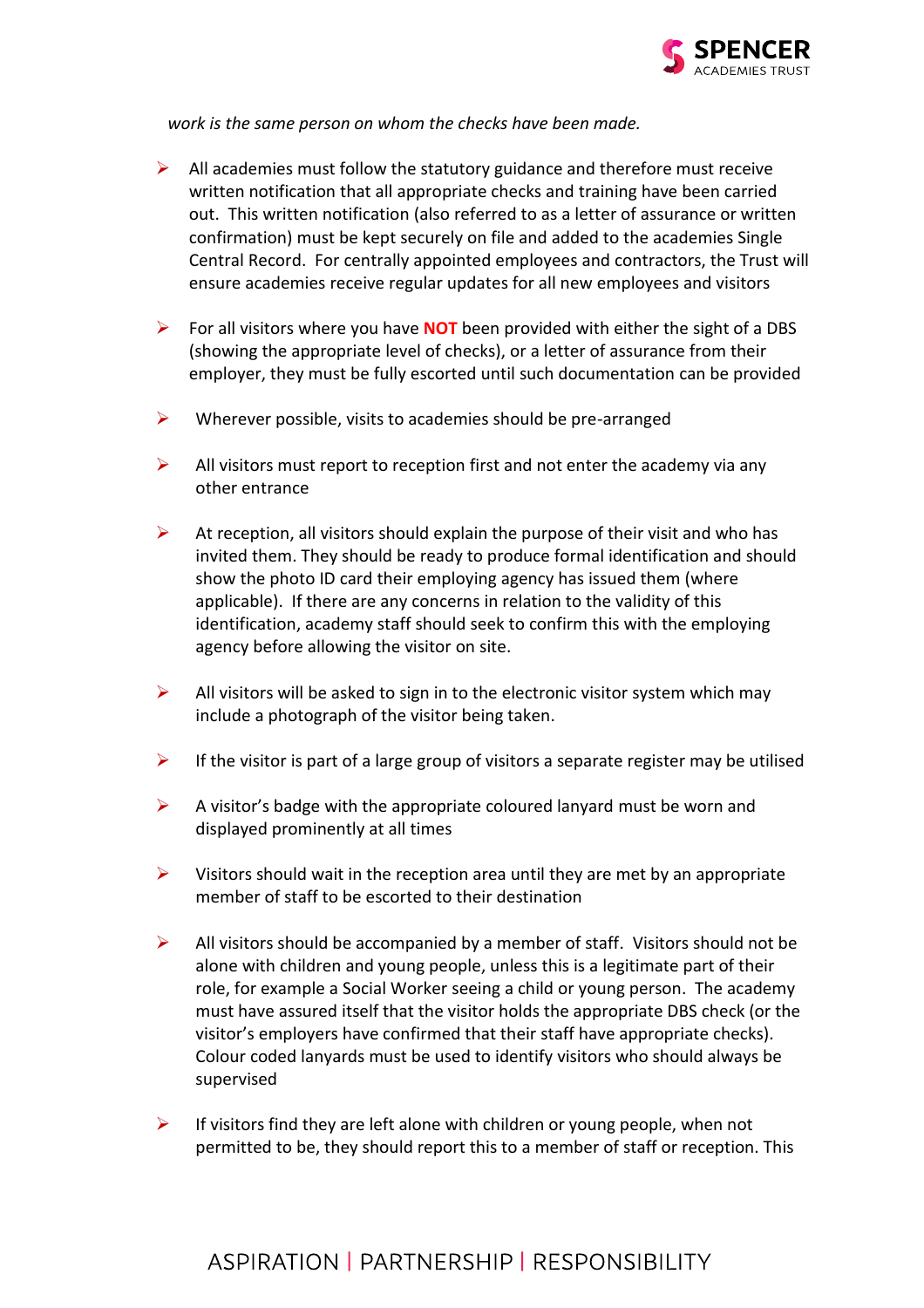

expectation should be explained to visitors as part of the safeguarding briefing provided on arrival

- $\triangleright$  On departing the academy, visitors should always leave via reception, sign out of the building, return their visitor badge and lanyard and be seen to leave the premises**.** Academy reception staff should check the signing in and out' records regularly to monitor compliance with these procedures
- ➢ The Principal or Designated Safeguarding Lead (DSL) along with the nominated Safeguarding Governor should also monitor compliance with the agreed specified visitor's policy procedures. Should any shortfalls be found these should be addressed as a matter of urgency, to ensure children, young people and visitors to the academy are kept safe

## <span id="page-5-0"></span>**Categories of Visitor**

#### <span id="page-5-1"></span>**VIPs**

A VIP is usually an external visitor of importance or influence who commands special treatment:

- $\triangleright$  Royalty and Royal Representatives
- ➢ Government (Members of Parliament, including government ministers and politicians)
- ➢ Diplomats and Senior Public Servants
- $\triangleright$  Chairpersons/ Chief Executives Officers of major companies and organisations
- ➢ Senior Officers from Charitable Trusts
- $\triangleright$  Religious leaders
- $\triangleright$  Civic and local community leaders
- $\triangleright$  Notable academics, Olympians, Authors, high profile prize winners and those with celebrity status in particular areas such as sport, music, the arts, media including celebrities and who are likely to inspire others:

#### **Important considerations for VIP visits**

An invitation to a VIP should be made in advance with sufficient time to enable appropriate planning for a safe and successful visit, recognising how the visit will be hosted and importantly who will be escorting and supervising the visitor at all times.

In general terms, VIPs should be treated in a very similar way to any other visitor, but a degree of common sense should prevail e.g. it is unlikely that the Queen or another senior member of the Royal Family would be expected to show, or wear ID. Members of their entourage though should be expected to follow normal procedures.

All VIPs and any entourage should be accompanied at all times by a member of staff.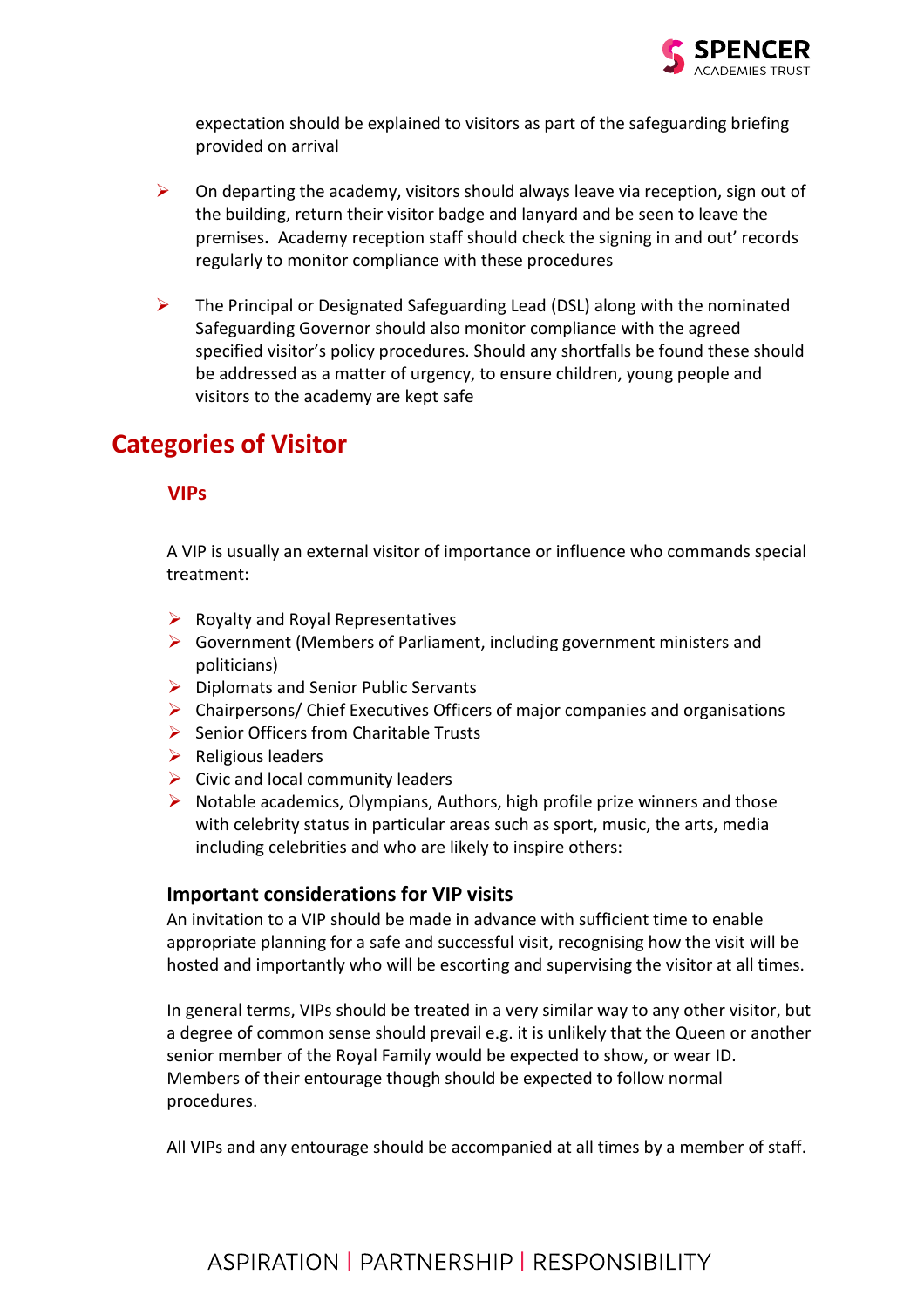

#### <span id="page-6-0"></span>**Local Authority Council Employees**

Local Authority Council Staff who visit our academies and who have unsupervised contact with children and young people will have had an appropriate DBS check conducted by their employing service. If the nature of their work requires it, the service will also have applied the requirements of the Childcare Disqualification regulations.

Academies will, of course, need to see identification from visitors to confirm that they do indeed work for their Local Authority. All Local Authority Council staff visiting schools carry photo identification.

#### <span id="page-6-1"></span>**Employees from Other Agencies**

The same requirement for a written notification applies. Where there is 'written notification' from an agency that their staff have had all the appropriate preemployment checks that would otherwise be required to perform, including a DBS 'Enhanced with Barred List information' check, then it is not necessary for the visitor to produce individual evidence of their DBS check before being granted unsupervised contact with children and young people.

#### <span id="page-6-2"></span>**Contractors**

The statutory guidance says:

*Where schools and colleges use contractors to provide services, they should set out their safeguarding requirements in the contract between the organisation and the school or college.* 

*Schools and colleges should ensure that any contractor, or any employee of the contractor, who is to work at the school or college, has been subject to the appropriate level of DBS check.*

*Under no circumstances should a contractor on whom no checks have been obtained be allowed to work unsupervised or engage in regulated activity relating to children. Schools and colleges are responsible for determining the appropriate level of supervision depending on the circumstances.* 

*Schools and colleges should always check the identity of contractors on arrival at the school or college.*

For building or maintenance contractors, the Trusts' Director of Estates and Facilities will work with Principals and Site Managers in setting out the safeguarding requirements as part of the contract. The contract will also cover a formal protocol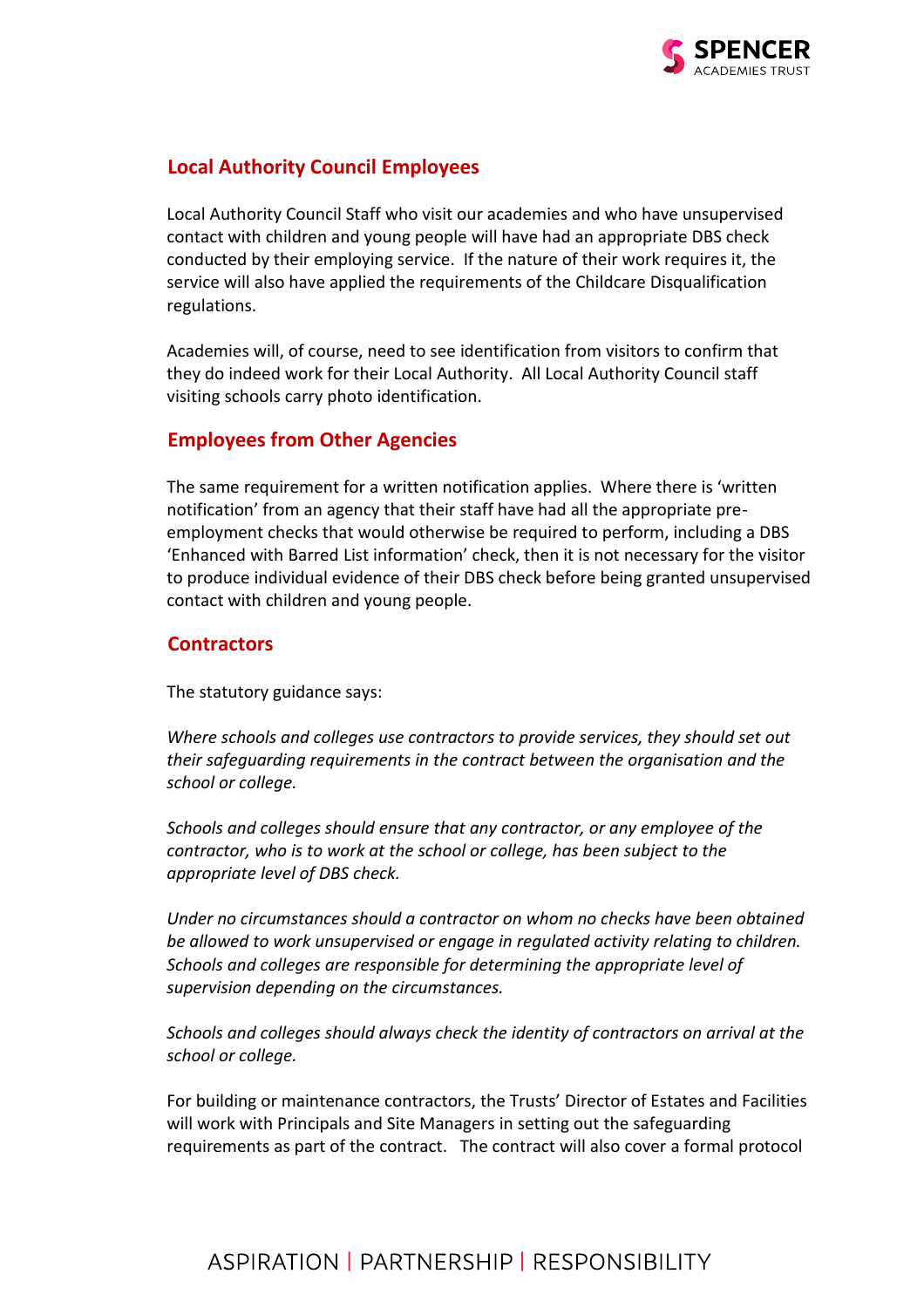

regarding access to specific areas of the building, which may include physical separation – fencing off the work areas to provide additional safeguards.

Any DBS checks required should be completed before the contractor begins work and a letter of assurance provided as part of the contract requirements. The academy will always be notified of new Trust contractors before work is scheduled to commence. Academies should check the contractor list held on CPOMs and the letters of assurance saved within the HR Google Drive to confirm letters have been received and therefore adequate supervision is required and / or in place. Queries regarding Trust contractors should be referred to the Trust Estates and Facilities Team.

#### <span id="page-7-0"></span>**Trainee Teachers**

The statutory guidance says:

*'Where applicants for initial teacher training are salaried by the school or college, the school or college must ensure that all necessary checks are carried out. As trainee teachers are likely to be engaging in regulated activity, an enhanced DBS certificate (including barred list information) must be obtained.*

*Where trainee teachers are fee-funded, it is the responsibility of the initial teacher training provider to carry out the necessary checks. Schools and colleges should obtain written confirmation from the provider that it has carried out all preappointment checks that the school or college would otherwise be required to perform, and that the trainee has been judged by the provider to be suitable to work with children.* 

As with other visitors who have been checked by an external organisation, the academy should have 'written notification' that appropriate checks have been made and have been reviewed annually.

If tutors of trainee teachers do not have unsupervised contact with children they will not require a DBS check. If they do have such contact, then it will be the responsibility of their institution to undertake the check and inform the academy that appropriate checks have been made.

The George Spencer SCITT operates in same way as an external teacher training agency and will provide you with written confirmation that all pre-appointment checks have been completed, including the required Level 2 Safeguarding training.

#### <span id="page-7-1"></span>**External Facilitators and Delegates for Training and Conferences**

Where the Spencer Alliance for Leadership and Teaching (SALT) host events in Trust Academies, SALT will ensure clear communication with the Academy prior to any event to ensure safeguarding requirements are shared and agreed. All schools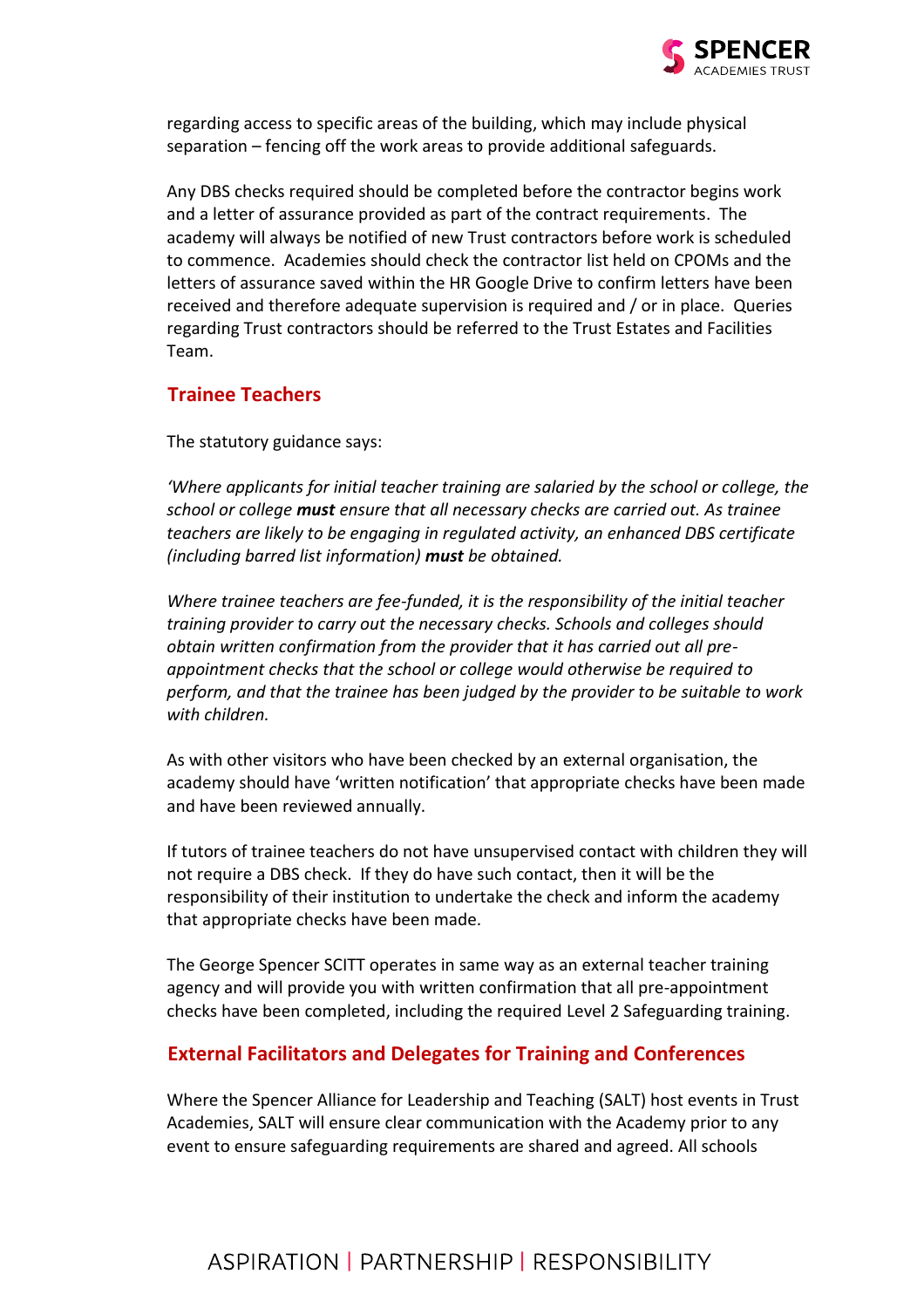

engaging in training provide a letter of assurance that all safer recruitment checks are in place. SALT also provide an employer reference for External Facilitators in addition to the letter of assurance.

Safer recruitment processes for SALT employees are completed in accordance with The Spencer Academies Trust Recruitment and Selection Policy and Keeping Children Safe in Education. Academies will receive written confirmation that all checks have been completed.

#### <span id="page-8-0"></span>**Directors / Members / Governors**

Trust Directors / Members and Academy Governors should follow the same procedures as other visitors when coming in to an academy. If they are to have regular unsupervised contact with children and young people (regulated activity), they will require a Barred List check in addition to the mandatory Enhanced DBS.

#### <span id="page-8-1"></span>**Parents and Relatives**

The statutory guidance says:

Schools and colleges should not request DBS checks or barred list checks, or ask to see existing DBS certificates, for visitors such as children's relatives or other visitors attending a sports day.

Headteachers and principals should use their professional judgment about the need to escort or supervise such visitors.

Safeguarding policies should set out arrangements for individuals coming onto academy premises, which may include an assessment of the education value and whether relevant checks will be required.

#### <span id="page-8-2"></span>**Ofsted Inspectors**

Ofsted have provided local authorities with written confirmation that all Ofsted staff who would visit a school have been through a DBS 'Enhanced with barred list information' check. They have also confirmed that all approved additional inspectors have also been through a DBS 'Enhanced with barred list information' check.

Academies will be notified between 10:30am and 2pm the day before the inspection is due to take place. The initial call will be from the Support Administrator who will discuss practical arrangements. The Lead inspector will then have a follow up call with the Principal.

All inspectors will be ready to receive a safeguarding briefing on arrival and have their identities checked. All Inspectors have official photo ID badges and should also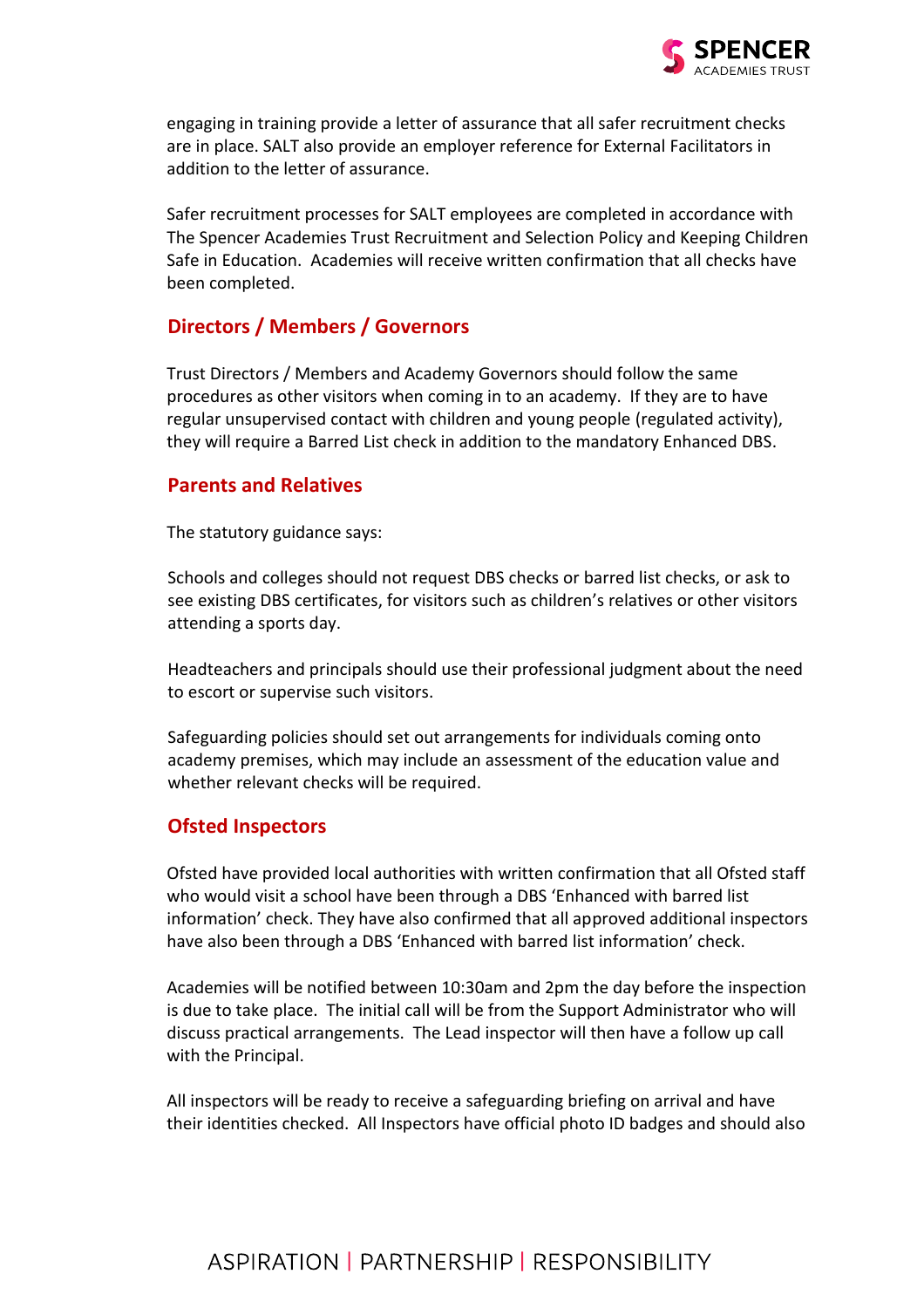

be provided with a visitor badge and lanyard. Inspectors will not be required to present their DBS certificates on arrival.

## <span id="page-9-0"></span>**Implications of the Childcare (Disqualification) Regulations for Visitors – Primary Academies**

The Childcare (Disqualification) Regulations 2018 introduced additional requirements for staff who are involved with the education or care of children under 6 or with the out-of-school care of children under 8.

#### <span id="page-9-1"></span>**Visitors who ARE covered by the 'Childcare Disqualification' legislation:**

- $\checkmark$  Peripatetic teachers and special needs teachers who work in reception classes or in childcare settings with children under 8.
- $\checkmark$  Agency, or third-party organisations, contracted to work in relevant childcare in our academies.
- $\checkmark$  Self-employed contractors employed to work in childcare provision.
- $\checkmark$  Trainee and student teachers.
- $\checkmark$  Volunteers and casual workers who work in childcare.

It is important to receive confirmation from your local authority, external agencies. Teacher Training Providers and third-party organisations that all employees in such roles will be subject to the appropriate checks under the Childcare Disqualification legislation.

Primary academies need to ensure checks are carried out for all volunteers and casual workers

#### <span id="page-9-2"></span>**Visitors who are NOT covered by the 'Childcare Disqualification legislation:**

- Caretakers, Cleaners, Drivers, Transport Escorts, Catering Staff, Catering & Cleaning Managers, Office Staff and external catering and cleaning staff who are not employed to directly provide childcare**.**
- X 2. Health Staff, Speech Therapists, Educational Psychologists.
- X 3. Academy Governors
- 4. Ofsted Inspectors